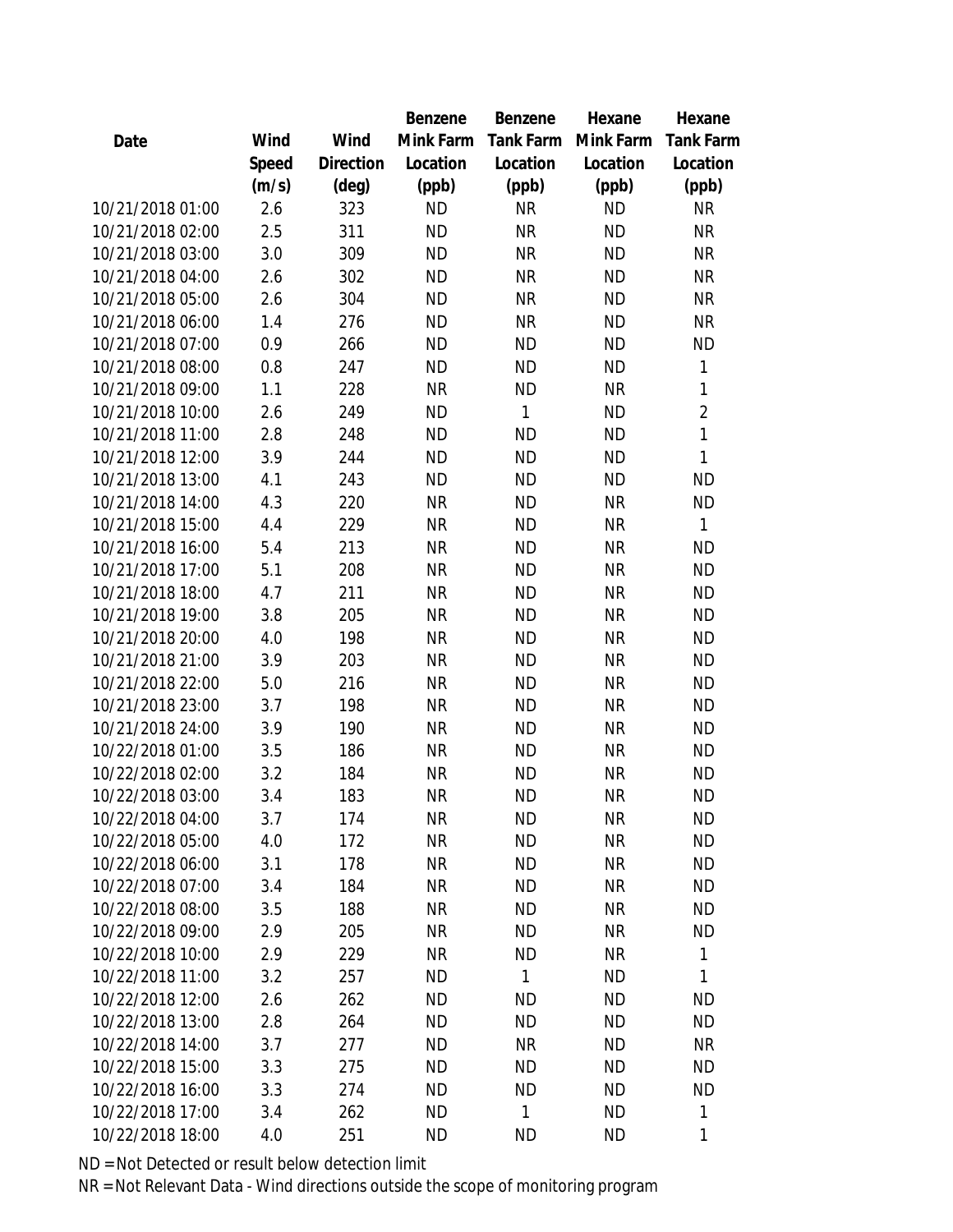|                  |       |                | Benzene   | <b>Benzene</b>   | Hexane    | Hexane           |
|------------------|-------|----------------|-----------|------------------|-----------|------------------|
| Date             | Wind  | Wind           | Mink Farm | <b>Tank Farm</b> | Mink Farm | <b>Tank Farm</b> |
|                  | Speed | Direction      | Location  | Location         | Location  | Location         |
|                  | (m/s) | $(\text{deg})$ | (ppb)     | (ppb)            | (ppb)     | (ppb)            |
| 10/22/2018 19:00 | 5.0   | 250            | <b>ND</b> | <b>ND</b>        | <b>ND</b> | <b>ND</b>        |
| 10/22/2018 20:00 | 3.7   | 252            | <b>ND</b> | <b>ND</b>        | <b>ND</b> | <b>ND</b>        |
| 10/22/2018 21:00 | 3.6   | 251            | <b>ND</b> | <b>ND</b>        | <b>ND</b> | <b>ND</b>        |
| 10/22/2018 22:00 | 3.3   | 255            | <b>ND</b> | <b>ND</b>        | <b>ND</b> | <b>ND</b>        |
| 10/22/2018 23:00 | 3.3   | 272            | <b>ND</b> | 1                | <b>ND</b> | $\overline{2}$   |
| 10/22/2018 24:00 | 3.0   | 282            | <b>ND</b> | <b>NR</b>        | <b>ND</b> | <b>NR</b>        |
| 10/23/2018 01:00 | 3.2   | 292            | <b>ND</b> | <b>NR</b>        | <b>ND</b> | <b>NR</b>        |
| 10/23/2018 02:00 | 3.1   | 290            | <b>ND</b> | <b>NR</b>        | <b>ND</b> | <b>NR</b>        |
| 10/23/2018 03:00 | 3.3   | 299            | <b>ND</b> | <b>NR</b>        | <b>ND</b> | <b>NR</b>        |
| 10/23/2018 04:00 | 3.4   | 311            | <b>ND</b> | <b>NR</b>        | <b>ND</b> | <b>NR</b>        |
| 10/23/2018 05:00 | 3.6   | 328            | <b>ND</b> | <b>NR</b>        | <b>ND</b> | <b>NR</b>        |
| 10/23/2018 06:00 | 3.5   | 331            | <b>ND</b> | <b>NR</b>        | <b>ND</b> | <b>NR</b>        |
| 10/23/2018 07:00 | 3.1   | 331            | <b>ND</b> | <b>NR</b>        | <b>ND</b> | <b>NR</b>        |
| 10/23/2018 08:00 | 3.1   | 334            | <b>ND</b> | <b>NR</b>        | <b>ND</b> | <b>NR</b>        |
| 10/23/2018 09:00 | 3.2   | 340            | <b>ND</b> | <b>NR</b>        | <b>ND</b> | <b>NR</b>        |
| 10/23/2018 10:00 | 3.8   | 360            | <b>ND</b> | <b>NR</b>        | <b>ND</b> | <b>NR</b>        |
| 10/23/2018 11:00 | 3.7   | 8              | <b>ND</b> | <b>NR</b>        | <b>ND</b> | <b>NR</b>        |
| 10/23/2018 12:00 | 2.9   | $\overline{2}$ | <b>ND</b> | <b>NR</b>        | <b>ND</b> | <b>NR</b>        |
| 10/23/2018 13:00 | 2.8   | 352            | <b>ND</b> | <b>NR</b>        | <b>ND</b> | <b>NR</b>        |
| 10/23/2018 14:00 | 3.1   | 334            | <b>ND</b> | <b>NR</b>        | <b>ND</b> | <b>NR</b>        |
| 10/23/2018 15:00 | 3.0   | 352            | <b>ND</b> | <b>NR</b>        | <b>ND</b> | <b>NR</b>        |
| 10/23/2018 16:00 | 2.6   | 353            | <b>ND</b> | <b>NR</b>        | <b>ND</b> | <b>NR</b>        |
| 10/23/2018 17:00 | 2.5   | 6              | <b>ND</b> | <b>NR</b>        | <b>ND</b> | <b>NR</b>        |
| 10/23/2018 18:00 | 2.2   | 59             | <b>NR</b> | <b>NR</b>        | <b>NR</b> | <b>NR</b>        |
| 10/23/2018 19:00 | 1.8   | 85             | <b>NR</b> | <b>NR</b>        | <b>NR</b> | <b>NR</b>        |
| 10/23/2018 20:00 | 2.0   | 84             | <b>NR</b> | <b>NR</b>        | <b>NR</b> | <b>NR</b>        |
| 10/23/2018 21:00 | 1.2   | 67             | <b>NR</b> | <b>NR</b>        | <b>NR</b> | <b>NR</b>        |
| 10/23/2018 22:00 | 0.9   | 62             | <b>NR</b> | <b>NR</b>        | <b>NR</b> | <b>NR</b>        |
| 10/23/2018 23:00 | 1.0   | 61             | <b>NR</b> | <b>NR</b>        | <b>NR</b> | <b>NR</b>        |
| 10/23/2018 24:00 | 1.2   | 55             | <b>NR</b> | <b>NR</b>        | <b>NR</b> | <b>NR</b>        |
| 10/24/2018 01:00 | 1.4   | 53             | <b>NR</b> | <b>NR</b>        | <b>NR</b> | <b>NR</b>        |
| 10/24/2018 02:00 | 0.9   | 37             | <b>ND</b> | <b>NR</b>        | <b>ND</b> | <b>NR</b>        |
| 10/24/2018 03:00 | 1.0   | 15             | <b>ND</b> | <b>NR</b>        | <b>ND</b> | <b>NR</b>        |
| 10/24/2018 04:00 | 0.3   | 15             | <b>ND</b> | <b>NR</b>        | <b>ND</b> | <b>NR</b>        |
| 10/24/2018 05:00 | 1.5   | 128            | <b>NR</b> | <b>NR</b>        | <b>NR</b> | <b>NR</b>        |
| 10/24/2018 06:00 | 1.3   | 138            | <b>NR</b> | <b>NR</b>        | <b>NR</b> | <b>NR</b>        |
| 10/24/2018 07:00 | 1.0   | 176            | <b>NR</b> | <b>ND</b>        | <b>NR</b> | <b>ND</b>        |
| 10/24/2018 08:00 | 0.7   | 176            | <b>NR</b> | <b>ND</b>        | <b>NR</b> | <b>ND</b>        |
| 10/24/2018 09:00 | 1.3   | 185            | <b>NR</b> | <b>ND</b>        | <b>NR</b> | <b>ND</b>        |
| 10/24/2018 10:00 | 1.5   | 169            | <b>NR</b> | <b>NR</b>        | <b>NR</b> | <b>NR</b>        |
| 10/24/2018 11:00 | 2.4   | 140            | <b>NR</b> | <b>NR</b>        | <b>NR</b> | <b>NR</b>        |
| 10/24/2018 12:00 | 1.9   | 131            | <b>NR</b> | <b>NR</b>        | <b>NR</b> | <b>NR</b>        |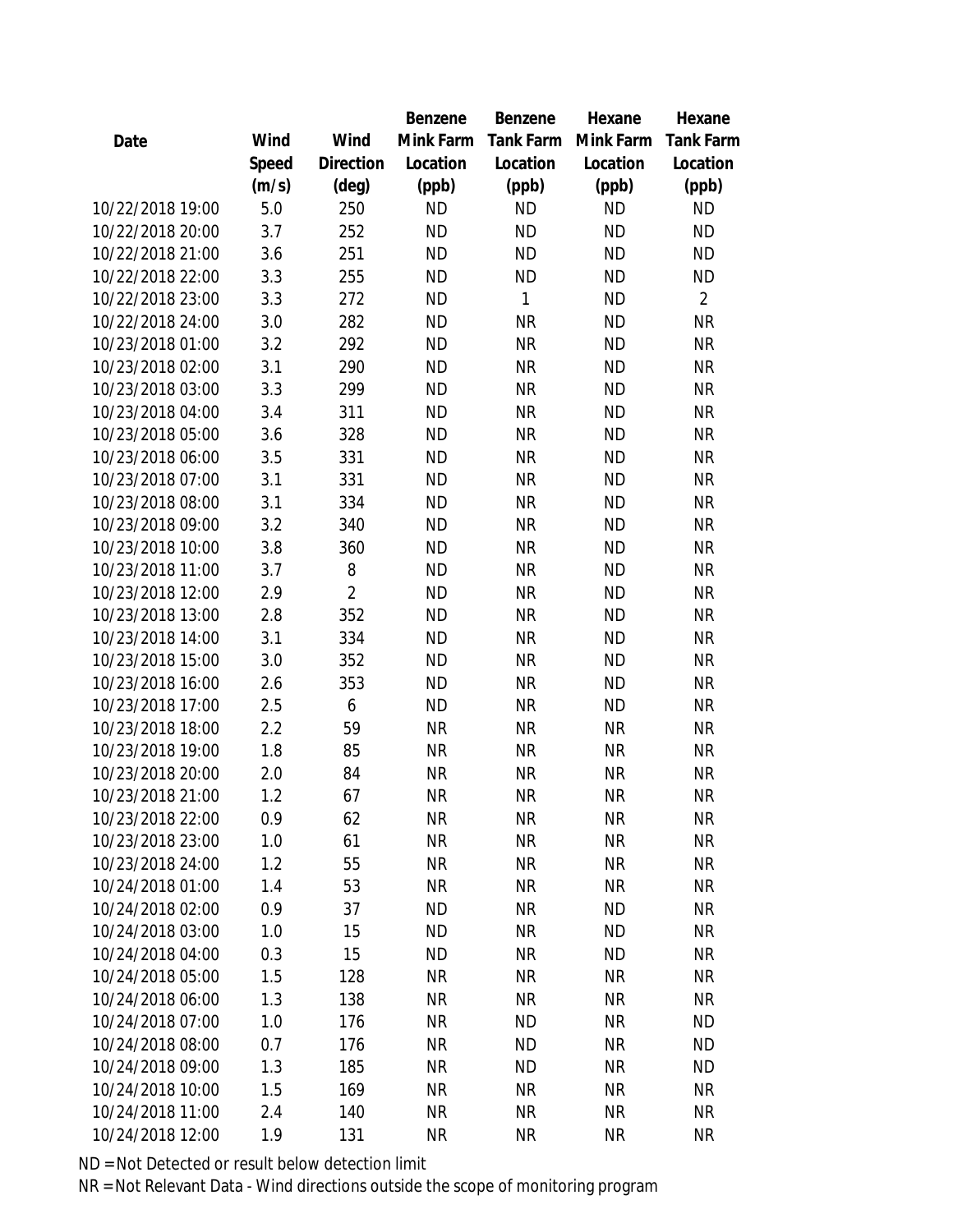|                  |       |                | Benzene   | Benzene   | Hexane    | Hexane    |
|------------------|-------|----------------|-----------|-----------|-----------|-----------|
| Date             | Wind  | Wind           | Mink Farm | Tank Farm | Mink Farm | Tank Farm |
|                  | Speed | Direction      | Location  | Location  | Location  | Location  |
|                  | (m/s) | $(\text{deg})$ | (ppb)     | (ppb)     | (ppb)     | (ppb)     |
| 10/24/2018 13:00 | 1.7   | 97             | <b>NR</b> | <b>NR</b> | <b>NR</b> | <b>NR</b> |
| 10/24/2018 14:00 | 2.3   | 126            | <b>NR</b> | <b>NR</b> | <b>NR</b> | <b>NR</b> |
| 10/24/2018 15:00 | 2.4   | 122            | <b>NR</b> | <b>NR</b> | <b>NR</b> | <b>NR</b> |
| 10/24/2018 16:00 | 1.9   | 114            | <b>NR</b> | <b>NR</b> | <b>NR</b> | <b>NR</b> |
| 10/24/2018 17:00 | 2.1   | 120            | <b>NR</b> | <b>NR</b> | <b>NR</b> | <b>NR</b> |
| 10/24/2018 18:00 | 1.9   | 89             | <b>NR</b> | <b>NR</b> | <b>NR</b> | <b>NR</b> |
| 10/24/2018 19:00 | 2.5   | 98             | <b>NR</b> | <b>NR</b> | <b>NR</b> | <b>NR</b> |
| 10/24/2018 20:00 | 2.7   | 90             | <b>NR</b> | <b>NR</b> | <b>NR</b> | <b>NR</b> |
| 10/24/2018 21:00 | 2.3   | 101            | <b>NR</b> | <b>NR</b> | <b>NR</b> | <b>NR</b> |
| 10/24/2018 22:00 | 2.5   | 103            | <b>NR</b> | <b>NR</b> | <b>NR</b> | <b>NR</b> |
| 10/24/2018 23:00 | 3.5   | 108            | <b>NR</b> | <b>NR</b> | <b>NR</b> | <b>NR</b> |
| 10/24/2018 24:00 | 3.4   | 112            | <b>NR</b> | <b>NR</b> | <b>NR</b> | <b>NR</b> |
| 10/25/2018 01:00 | 3.7   | 118            | <b>NR</b> | <b>NR</b> | <b>NR</b> | <b>NR</b> |
| 10/25/2018 02:00 | 3.3   | 114            | <b>NR</b> | <b>NR</b> | <b>NR</b> | <b>NR</b> |
| 10/25/2018 03:00 | 3.6   | 119            | <b>NR</b> | <b>NR</b> | <b>NR</b> | <b>NR</b> |
| 10/25/2018 04:00 | 2.9   | 126            | <b>NR</b> | <b>NR</b> | <b>NR</b> | <b>NR</b> |
| 10/25/2018 05:00 | 2.7   | 131            | <b>NR</b> | <b>NR</b> | <b>NR</b> | <b>NR</b> |
| 10/25/2018 06:00 | 2.7   | 128            | <b>NR</b> | <b>NR</b> | <b>NR</b> | <b>NR</b> |
| 10/25/2018 07:00 | 2.6   | 132            | <b>NR</b> | <b>NR</b> | <b>NR</b> | <b>NR</b> |
| 10/25/2018 08:00 | 2.6   | 134            | <b>NR</b> | <b>NR</b> | <b>NR</b> | <b>NR</b> |
| 10/25/2018 09:00 | 2.1   | 140            | <b>NR</b> | <b>NR</b> | <b>NR</b> | <b>NR</b> |
| 10/25/2018 10:00 | 2.0   | 134            | <b>NR</b> | <b>NR</b> | <b>NR</b> | <b>NR</b> |
| 10/25/2018 11:00 | 2.5   | 154            | <b>NR</b> | <b>NR</b> | <b>NR</b> | <b>NR</b> |
| 10/25/2018 12:00 | 3.5   | 164            | <b>NR</b> | <b>NR</b> | <b>NR</b> | <b>NR</b> |
| 10/25/2018 13:00 | 2.2   | 156            | <b>NR</b> | <b>NR</b> | <b>NR</b> | <b>NR</b> |
| 10/25/2018 14:00 | 1.8   | 110            | <b>NR</b> | <b>NR</b> | <b>NR</b> | <b>NR</b> |
| 10/25/2018 15:00 | 1.6   | 94             | <b>NR</b> | <b>NR</b> | <b>NR</b> | <b>NR</b> |
| 10/25/2018 16:00 | 1.8   | 70             | <b>NR</b> | <b>NR</b> | <b>NR</b> | <b>NR</b> |
| 10/25/2018 17:00 | 2.0   | 84             | <b>NR</b> | <b>NR</b> | <b>NR</b> | <b>NR</b> |
| 10/25/2018 18:00 | 2.1   | 83             | <b>NR</b> | NR        | <b>NR</b> | <b>NR</b> |
| 10/25/2018 19:00 | 1.8   | 77             | <b>NR</b> | <b>NR</b> | <b>NR</b> | <b>NR</b> |
| 10/25/2018 20:00 | 1.7   | 85             | <b>NR</b> | <b>NR</b> | <b>NR</b> | <b>NR</b> |
| 10/25/2018 21:00 | 1.7   | 86             | <b>NR</b> | NR        | <b>NR</b> | <b>NR</b> |
| 10/25/2018 22:00 | 1.4   | 79             | <b>NR</b> | <b>NR</b> | <b>NR</b> | <b>NR</b> |
| 10/25/2018 23:00 | 1.6   | 75             | <b>NR</b> | NR        | <b>NR</b> | <b>NR</b> |
| 10/25/2018 24:00 | 1.9   | 78             | <b>NR</b> | <b>NR</b> | <b>NR</b> | <b>NR</b> |
| 10/26/2018 01:00 | 1.8   | 74             | <b>NR</b> | <b>NR</b> | <b>NR</b> | <b>NR</b> |
| 10/26/2018 02:00 | 1.6   | 81             | <b>NR</b> | <b>NR</b> | <b>NR</b> | NR        |
| 10/26/2018 03:00 | 1.4   | 46             | <b>NR</b> | <b>NR</b> | <b>NR</b> | <b>NR</b> |
| 10/26/2018 04:00 | 1.7   | 53             | <b>NR</b> | <b>NR</b> | <b>NR</b> | <b>NR</b> |
| 10/26/2018 05:00 | 1.9   | 54             | <b>NR</b> | <b>NR</b> | <b>NR</b> | <b>NR</b> |
| 10/26/2018 06:00 | 1.8   | 62             | <b>NR</b> | <b>NR</b> | <b>NR</b> | <b>NR</b> |
|                  |       |                |           |           |           |           |